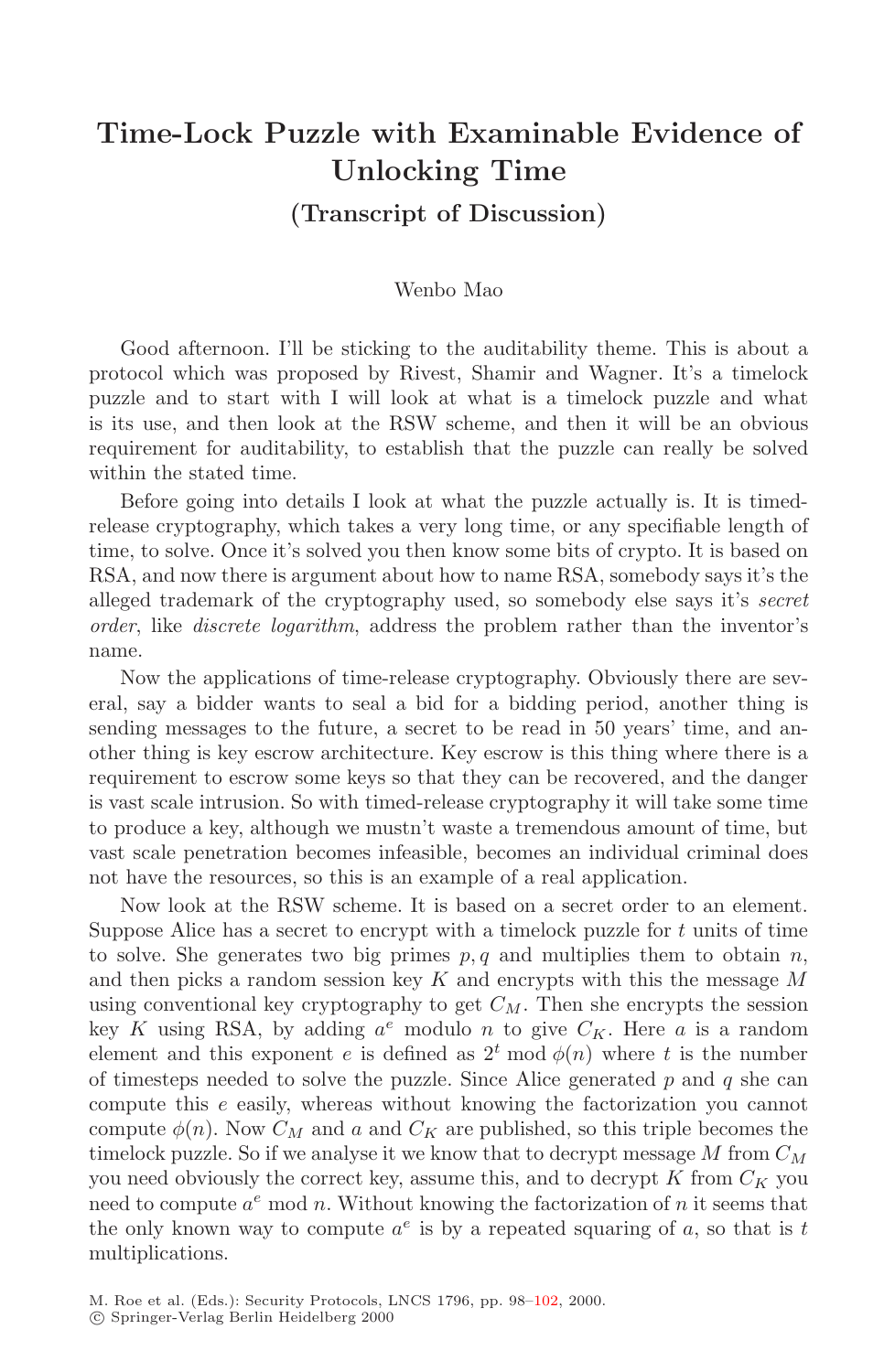This procedure is intrinsically sequential, since there is no way to parallelise it. No matter how you compute, you may have any tool, it will actually still get the same number of operations, so it's sequential.

**Michael Roe:** There's some fine-grained parallelism in computing a square, because if I write the number out in a power series and then two of them are multiplied together, it looks like I can do in parallel at least some of those multiplies. We've still got the additions which I can't parallelise but I can do a lot of the multiplication, so I can gain a fair bit on squaring on a parallel machine. I think you're right in the sense that there is a limiting part through the middle of it that can't be parallelised but I can gain about  $\log n$  by having parallel processes that work on different parts of it. Beyond that I don't get any speed up at all, so as long as t is much bigger than  $\log n$  then, yes, intrinsically sequential.

**Bruce Christianson:** The argument is that the time is *eventually* linear in t.

**Matt Blaze:** It seems that it may be non parallelizable for one instance, but somebody who wants to parallelise a large number of these can certainly do a large number in parallel.

**Reply:** OK, but for one instance you cannot do it, so that's not an attack to this model.

**Virgil Gligor:** So we are treating here the problem of time release, I want to release, for example a key, at a certain time, and to make sure the bits are not opened earlier than a certain date. Can I do that as a matter of the protocol as opposed to as a matter of encryption? There is a protocol which is presented at the annual Computer Security Applications Conference last December by Michiharu Kudo from IBM Tokyo Research Lab on a time release protocol, and this paper was purely based on classic public key cryptography, there was absolutely nothing new in there. So that gives the impression that you could do more or less what you do with this new sort of encryption scheme without this kind of encryption.

**Reply:** Oh, yes, I guess that's true, this is only one way.

**Virgil Gligor:** So perhaps it would be good to think about the differences between solving the problem with conventional cryptography as a matter of a protocol, or solving it with a new form of crypto.

**Ross Anderson:** There's a small point there, it's perhaps not prudent to say that the time is linear in t. There's a nice point that Serge Vaudenay made, that if you ask a really naive first year undergraduate how much longer it will take to search 128 bits of key compared with 64 bits of key, then you expect the student will say twice as long. Now given Moore's law, this is actually correct because if you're given \$1M and 20 years to do key search, you do nothing at all for 19 years and six months and then you do the whole thing, and so your key search power is up exponentially and so it does take you twice as long to search 128 bits than 64. So you have to be mildly careful, I think, not to say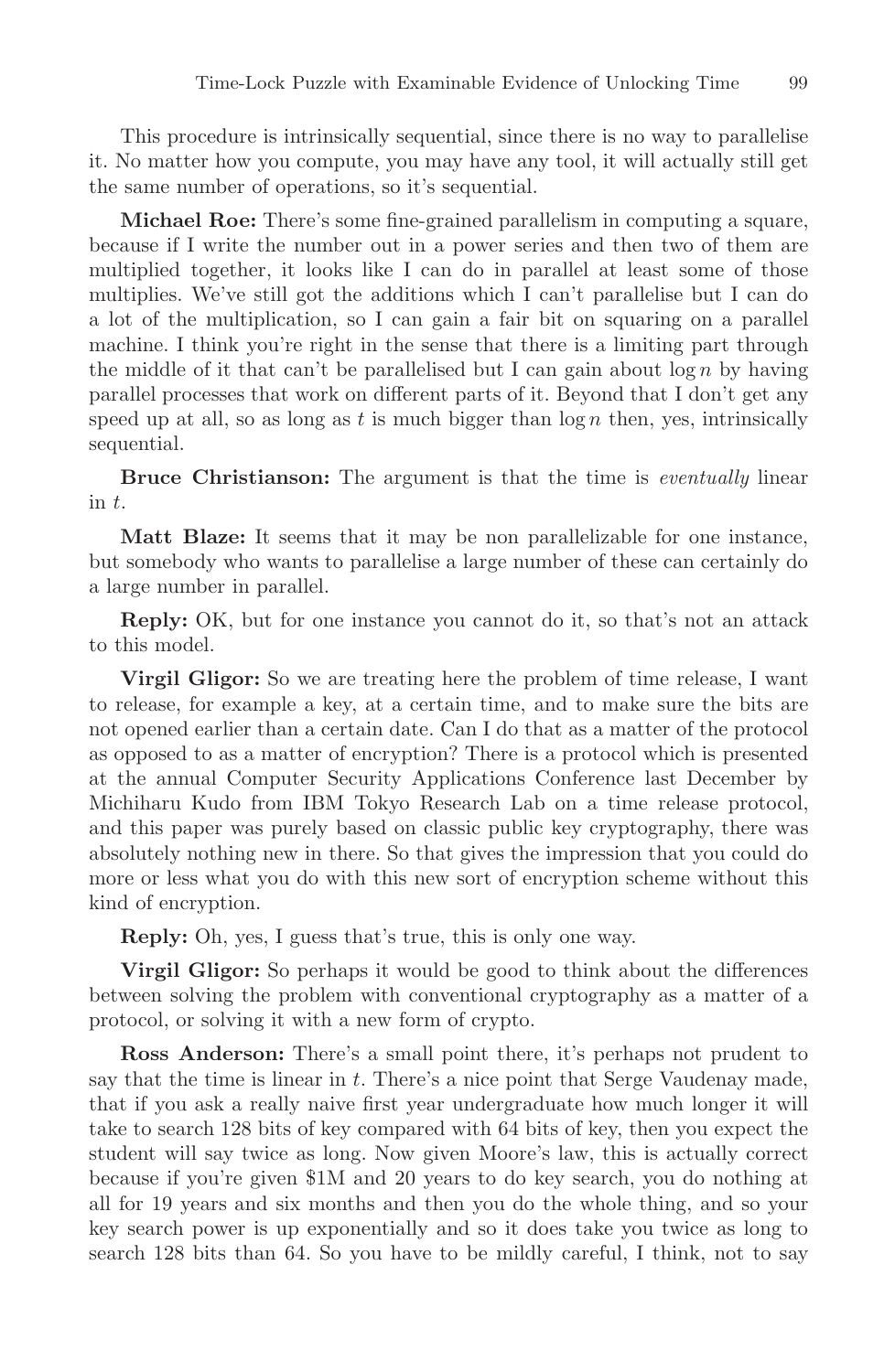that it's ultimately linear in  $t$ , unless of course you put in another "two to the power of  $1$ <sup>.</sup>

**Reply:** OK, next slide. Before starting to solve the puzzle, you know that t is big and it takes an awful deal of time. Before doing that, you want to know that it is a good puzzle: can I really get a good message, or will I just waste the time t? And in this scheme there isn't any way to be sure, you just have to trust the puzzle-maker. And we know that that's a problem.

Actually, we know that release even part of the secret and we have the power to do factorization, one quarter of the length of n and we can factorize. So for RSA it's a big problem, not so straightforward.

So this work here is to look at how to add-on some way to gradually release the secret, without causing sudden factorization, until the secret is released enough. So this is adding a protocol to this scheme, because as I said it will allow Alice to prove her honesty in making the lock.

So again it is based on RSA, so Alice should start out, set up with  $n = pq$ choosen so as to make –1 have positive Jacobi symbol. This is very easy to ensure using Blum integers, so that  $p, q \equiv 3 \pmod{4}$ , and this is a standard way although not really recommended but it's not harmful. And as we know, most elements in RSA have a secret order, Alice can select an element  $g$  with hidden order T so that  $g^T \equiv 1 \pmod{n}$ . Alice publishes g and keeps this order T secret. And we know 1 and –1 both have positive Jacobi symbol and we know  $q^T$  mod  $n = 1$  and so has positive Jacobi symbol and we know g has negative Jacobi symbol, therefore T must be even.

Now knowing p and q permits Alice to choose such a q by algorithm<sup>2</sup>, and by setting  $p$  and  $q$  Alice can also choose the size of  $T$  to be large, but anyway this is the trick, how to set  $n$ .

Now Alice wants to give a proof, and prove the size of  $T$  without disclosing  $T$ and this can very efficiently done, it can be done with a protocol and it's basically a proof of the number of bits in T. Alice has published q and n and provided the number of bits in  $T$  is relatively small, less than 100 bits, it will be the case that  $T$  can be found in in the time complexity of the discrete log algorithm. It's well known that this can be done using  $\sqrt{T}$  number of multiplications, so if we<br>have a number we can set that up between  $T$  and  $2T$  with that precise lavel of have a number we can set that up between  $T$  and  $2T$  with that precise level of control, so such a proof is all that is needed to enforce the protocol for partial key escrow.

How to do this is based on extracting a small discrete log. So we now look at how it works, we know that  $T$  is even, and suppose  $U$  is the largest odd factor of T. If we set  $h = q^U \mod n$ , we know that  $1 = q^T \mod n$ , we also know that both  $+1$  and  $-1$  have positive Jacobi symbol, and q has negative Jacobi symbol, and U is odd, therefore h has negative Jacobi symbol, and  $h^2$  has positive Jacobi

<sup>&</sup>lt;sup>1</sup> If p, q are Blum integers then  $\phi(\phi(n)) = 3\phi(n)/4$ .<br><sup>2</sup> We ensure that g is a quadratic residue modp but a non-residue modg, whereas –1 is a quadratic non-residue modulo both  $p$  and  $q$ .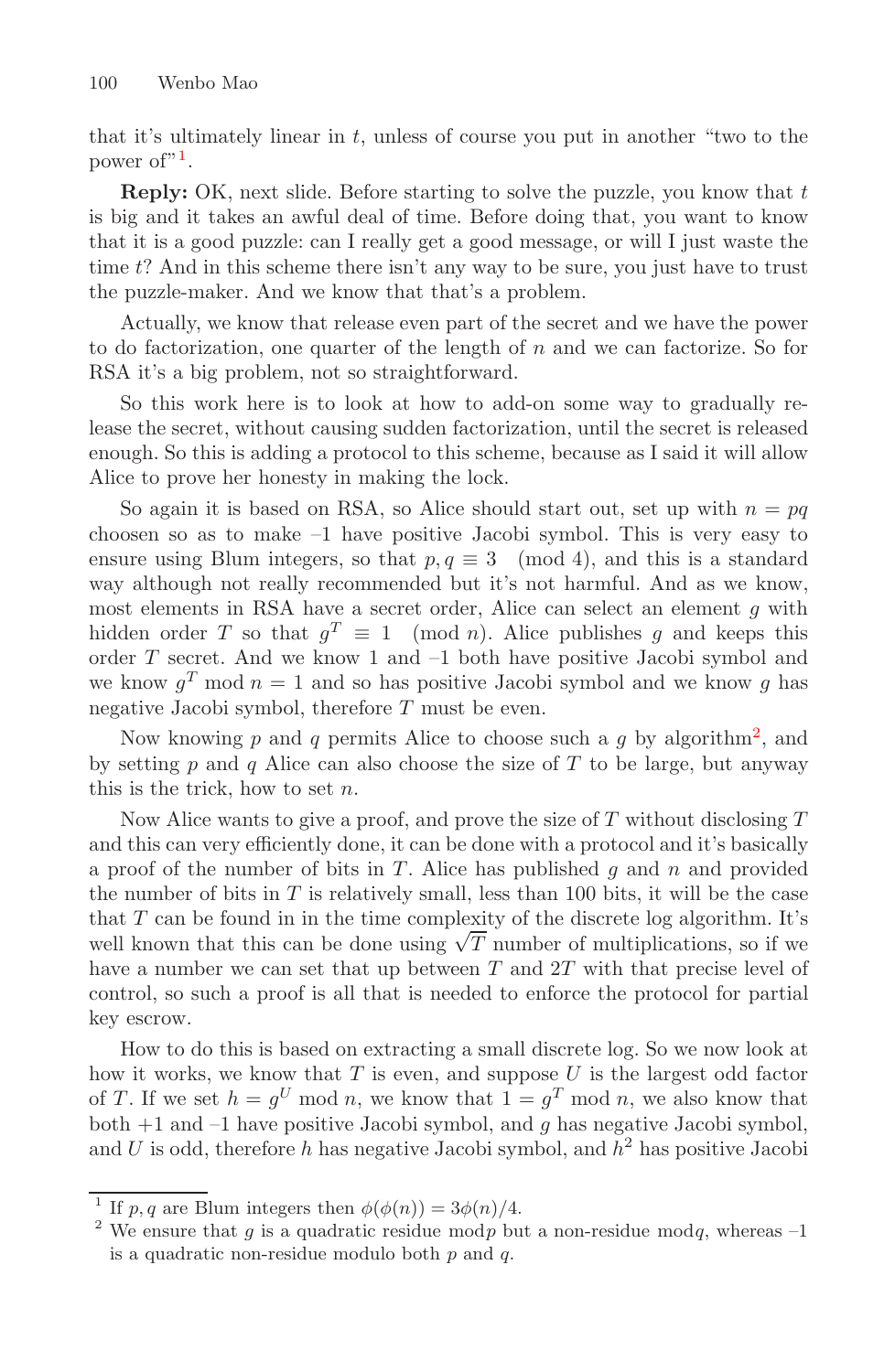symbol; therefore h cannot equal +1 or –1, but we know<sup>3</sup> that therefore  $h^2 \equiv 1$  $(mod n).$ 

So we have  $(h+1)(h-1) \equiv 0 \pmod{n}$ . Since h is not +1 or -1, -1 is just  $n-1$ , so these factors  $h+1$ ,  $h-1$  must both be bigger than zero and less than n, and their product is a multiple of  $n$ , so actually  $p$  and  $q$  must divide one factor each. So the greatest common divisor of  $h-1$  and n is p or q. Now this is your controllable way to prove that  $n$  can be factored within a specified time.

So finally I will open for discussion, for a proper setting size  $T$ , the square root  $\sqrt{T}$  can be a reasonably big size for various applications. When T is bigger<br>than 20 bits the square root  $\sqrt{T}$  will be 2<sup>10</sup> which is about 1K steps, so you than 20 bits the square root  $\sqrt{T}$  will be  $2^{10}$ , which is about 1K steps, so you can choose a set-up of T which can be decrypted within minutes or which can be decrypted within 50 years.

I am going to assume any algorithm to extract small discrete logs also will not parallelise well, we know the optimum so far, we know — unless we have some breakthrough along the way — using M processors only achieves  $\sqrt{M}$  speedup.<br>This is not very efficient for parallelising. And finally I think this control is less This is not very efficient for parallelising. And finally I think this control is less fine than the rest, but this one gives you some control, that one gives you no control although it's fine. And parallelisation, this will give you some speedup. These are the properties. Questions please.

**Gianpaulo Bella:** This may be more a comment on the original puzzle than on your work, but this is the first time I've seen this. It strikes me that the variability in the actual solving time of the posed puzzle is going to be so wide that the time itself is not easily useable for practical purposes. I'll try to make myself clear. If you are the one setting the puzzle, then you have control over the number of multiplications that someone has to do. Now to translate this into clock time, one has to take into account the real time it takes to make the multiplications, which you assume here are the most expensive thing. Firstly it is not given that the solver's computer will be alike, so the solver might only solve it in say ten times this amount or a hundred times this amount. And secondly, Moore's law and all that stuff, this could actually shrink the time. So if we have this huge variability of several orders of magnitude from the actual time that this number of multiplications translates to, how can I build any sensible real world thing? "I want this to expire in 50 years, plus or minus three orders of magnitude," doesn't mean much.

**Reply:** Yes, I think your comment is valid, as long as there is such variation<sup>4</sup>.

**Ross Anderson:** What's wrong with just saying, solve a puzzle that uses a block cipher such as, say, Serpent with 97 bits of the key unknown. Then you're relying only on Moore's Law and your assumptions surrounding that, you're not relying on assumptions about somebody finding the more neat parallelisable way of doing small discrete log.

<sup>3</sup> By induction, since –1 is a quadratic non-residue and both the non-trivial square roots of +1 have negative Jacobi symbol.

<sup>&</sup>lt;sup>4</sup> It would be OK on a physically sealed box like a time capsule, that could not be dynamically re-programmed.